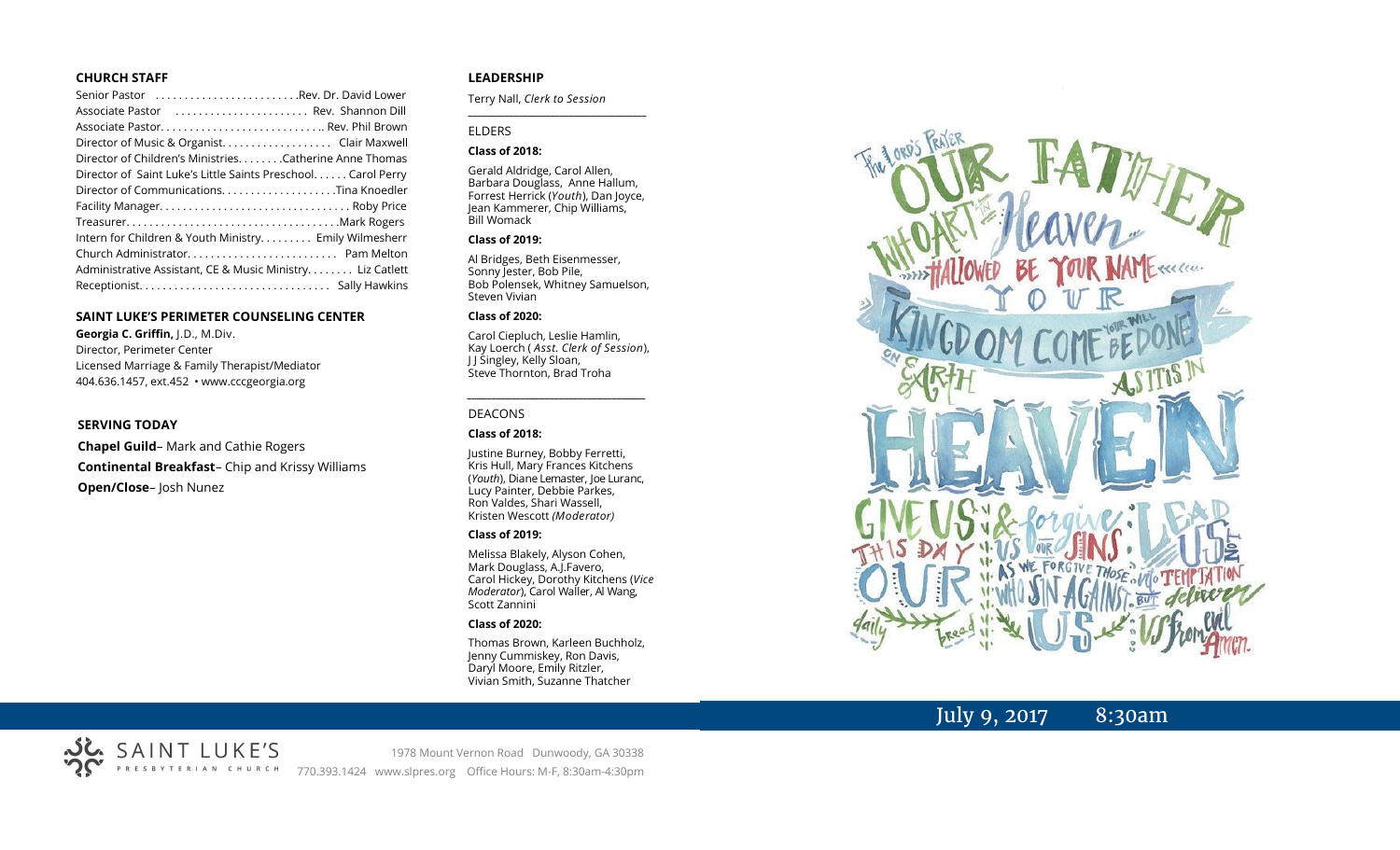

1978 Mount Vernon Road • Dunwoody, Georgia 30338 770.393.1424 • www.slpres.org

# **July 9, 2017**

Fifth Sunday after Pentecost

#### **Liturgical Color:** Green

*Green is used for all of the other time periods (called Ordinary Time) not marked by a specific festival or season.*

#### **SUNDAY SCHEDULE**

8:30am Chapel Communion Service 9:30am Sunday School 10:30am Sanctuary Worship Service *Nursery available at all services and Sunday School.*

# MISSION

Responding to God's call and empowered by the Holy Spirit, we invite all to join us in knowing, serving, and sharing Jesus Christ here and around the world.

## VISION

To be a beacon of faith, hope, and love– every member an active disciple in Christ's ministry.

#### **WELCOME, GUESTS!**  We are delighted you are worshipping with us.

**DURING** the Welcome, please print the requested information on the Friendship Pad and pass the Friendship Pad down the pew.

**AFTER** the worship service, please join us outside the Chapel where our Pastors will be available to answer questions and provide you with a loaf of freshly-baked bread.

**FOR MORE** information about our programs, ministries or membership, please contact one of our Pastors at 770.393.1424, or visit our website: slpres.org.

## **THAT ALL MAY WORSHIP**

**ASSISTIVE** hearing devices, large print hymnals, large print bulletins and back cushions are available. Please contact an usher for further assistance. **CHILDREN'S WORSHIP** buckets

and activity sheets are available on the table just outside the Chapel doors. For your convenience, there is a Family Restroom located in the hallway of the administrative offices, on the first floor, near the main lobby.

#### **MOMMY AND ME, THE CLASSROOM**

**RENOVATION INITIATIVE**— We are very close to calling our mission to rehab three rooms at Memorial Drive Presbyterian Church for the Mommy and Me program expansion complete.

There is still much work to be accomplished as other rooms are "under construction". We will continue to use email to communicate opportunities to help other churches. If you are not already included in those communications and would like to be, just reach out to Tom McIntosh [thomasmcintosh@bellsouth.net](mailto:thomasmcintosh@bellsouth.net) or Daryl Moore [ddmoore@yahoo.com.](mailto:ddmoore@yahoo.com)

**8 STEPS TO A PAIN-FREE BACK**— Thursday, July 13, 6:30pm in the FINCH Room 203. Have you tried everything and your back, hip, neck, or shoulder still hurts? Experience what healthy posture can do for you in this free workshop held at Saint Luke's. Register online under "Free Workshop" at www.GokhaleMethod.com

# MUSIC MINISTRY

**Clair Maxwell clairmaxwell@slpres.org / 770.393.1424 ext. 227** 

#### **SUMMER MUSIC**

We are currently scheduling music for our summer worship services while our choirs take the summer off. If you play an instrument, take music lessons, or can't sing with the choirs during the year, this is your chance to share your gifts with the congregation. Music is needed at the 8:30 and 10:30am services from through August 20. All singers and instrumentalists are welcome and appreciated! Contact Clair Maxwell if interested.

\_\_\_\_\_\_\_\_\_\_\_\_\_\_\_\_\_\_\_\_\_\_\_\_\_\_\_\_\_\_\_\_\_\_\_\_\_\_\_\_\_\_\_\_\_\_\_\_\_\_\_\_\_\_\_\_\_\_\_\_\_\_\_\_\_\_\_\_\_\_\_\_\_\_\_\_\_\_\_\_\_\_\_\_\_\_\_\_\_\_\_\_\_\_\_\_\_\_\_\_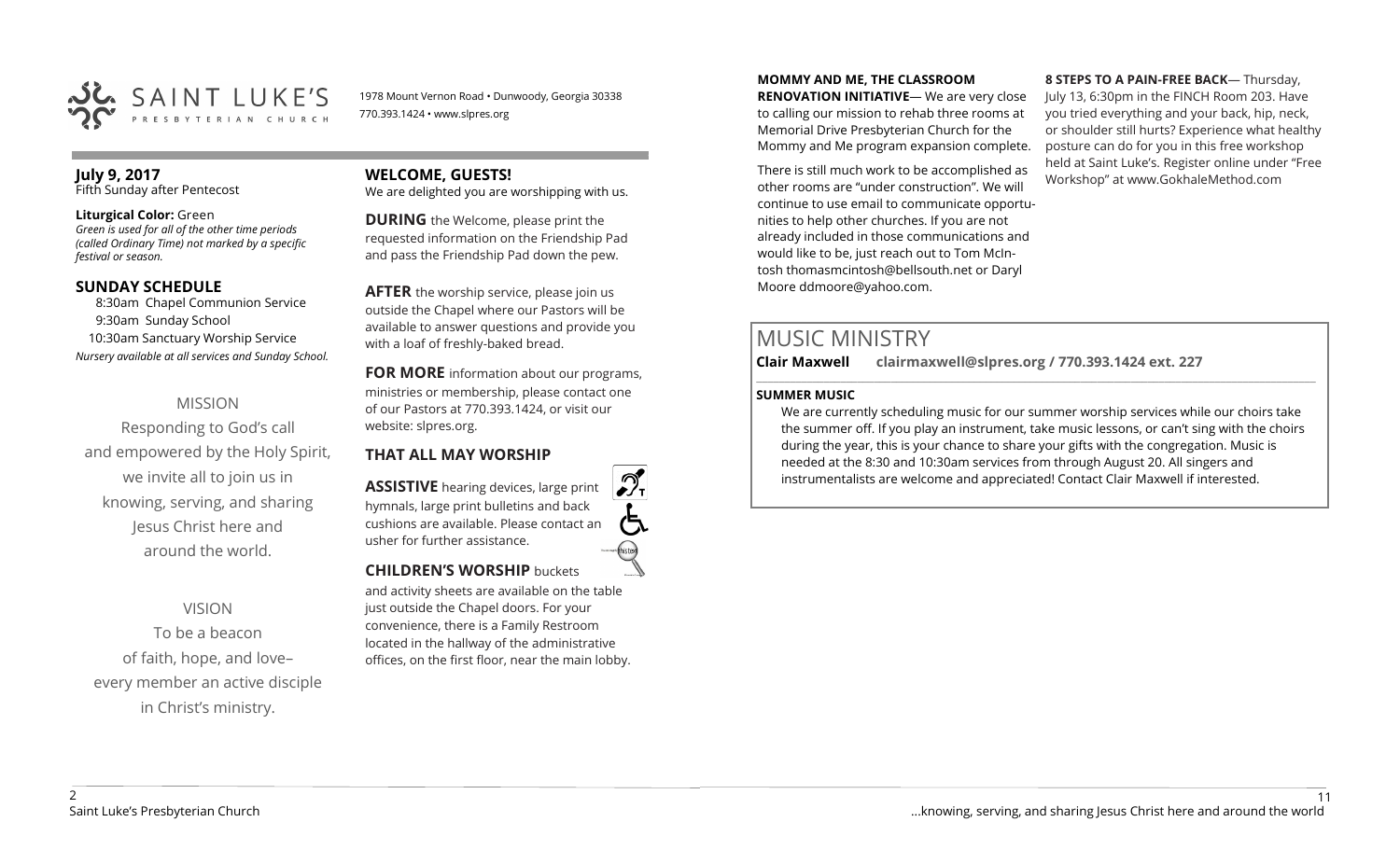# ADULT MINISTRY

**Shannon Dill shannondill@slpres.org / 770.393.1424 ext. 229**   $\_$  ,  $\_$  ,  $\_$  ,  $\_$  ,  $\_$  ,  $\_$  ,  $\_$  ,  $\_$  ,  $\_$  ,  $\_$  ,  $\_$  ,  $\_$  ,  $\_$  ,  $\_$  ,  $\_$  ,  $\_$  ,  $\_$  ,  $\_$  ,  $\_$  ,  $\_$ 

### **ADULT SUMMER SUNDAY SCHOOL**

Classes will continue to meet between the worship services, 9:30-10:15am. Descriptions of current groups are available on our website (slpres.org) or http://bit.ly/AdultSundaySchool. Please join us!

- Seasons of the Spirit (**Room 231/233**) a study of the scripture lessons used in Sunday sermons.
- Soul Food (**Room 234/236)**  Study focuses on a variety of topics to illuminate our faith and understanding of the Christian life in this complicated world.
- Faith Foundations (**Room 232)**  Using the Kerygma study guides, this class explores Scripture, Christian Belief, and our faith with the goal of growing as Christian Disciples.
- FINCH (**Room 203)** Representing parents of children and youth, our studies hope to support and encourage you and your family. *(Does not meet in July)*

#### **FRIDAY MORNING MEN'S BIBLE STUDY**

Fellowship and Bible study every Friday from 6:40-8am in the Parlor with Dan Joyce.

#### **BIBLE STUDY: "WAYFARERS"**

Come join David, Shannon or Phil as this week's preacher leads a study of the scripture for the upcoming Sunday's worship. Meet on Wednesdays at 10am in the church library through June 28. Study will resume on July 26.

# YOUTH MINISTRY

**Phil Brown philbrown@slpres.org / 770.393.1424 ext. 238 Emily Wilmesherr emilywilmesherr@slpres.org/ 770.393.1424 ext. 234**   $\_$  ,  $\_$  ,  $\_$  ,  $\_$  ,  $\_$  ,  $\_$  ,  $\_$  ,  $\_$  ,  $\_$  ,  $\_$  ,  $\_$  ,  $\_$  ,  $\_$  ,  $\_$  ,  $\_$  ,  $\_$  ,  $\_$  ,  $\_$  ,  $\_$  ,  $\_$  ,  $\_$  ,  $\_$  ,  $\_$  ,  $\_$  ,  $\_$  ,  $\_$  ,  $\_$  ,  $\_$  ,  $\_$  ,  $\_$  ,  $\_$  ,  $\_$  ,  $\_$  ,  $\_$  ,  $\_$  ,  $\_$  ,  $\_$  ,

#### **YOUTH SUNDAY SCHOOL**

No Youth Sunday School this week

#### **BRAVES GAME AND NEEDTOBREATHE POST CONCERT**

Next Sunday, July 16, the Braves play the Diamondbacks at 1:35pm. After the game there is a Needtobreathe concert. If you are interested in going please talk to Emily (615-668-0134) by Monday. We will leave directly following the 10:30 worship service.

# **In Preparation for Worship**

Stand at the crossroads and look; ask for the ancient paths, ask where the good way is, and walk in it, and you will find rest for your souls.

*~ The Prophet Jeremiah, Jeremiah 6:16*

| . . | $\approx$ |
|-----|-----------|
|     | ∽         |
|     |           |

**Prelude** Morning *Felix Mendelssohn* 

### **Welcome and Announcements**

**Call to Worship\*** Luke 11:2-4

- Leader: As we gather today, we dare, as Jesus taught, to call to you, and humble ourselves before you.
- **People: Our Father, who art in heaven, hallowed be your name.**
- Leader: As we gather today, we seek your ways, not our own:
- **People: Your Kingdom come.**
- Leader: As we gather today, we acknowledge our need for you.
- **People: Give us this day our daily bread.**
- Leader: As we gather today, we confess our shortfalls, and plead for your keeping.
- **People: Forgive us our sins, as we ourselves forgive everyone indebted to us.**
- Leader: And do not bring us into the time of trial.

#### **People: For yours is the Kingdom, the power and the glory, forever. Amen.**

**Hymn #665\*** As Morning Dawns *WAREHAM* 

# **Call to Confession\***

Leader: The Lord be with you. **People: And also with you.** Leader: Let us pray.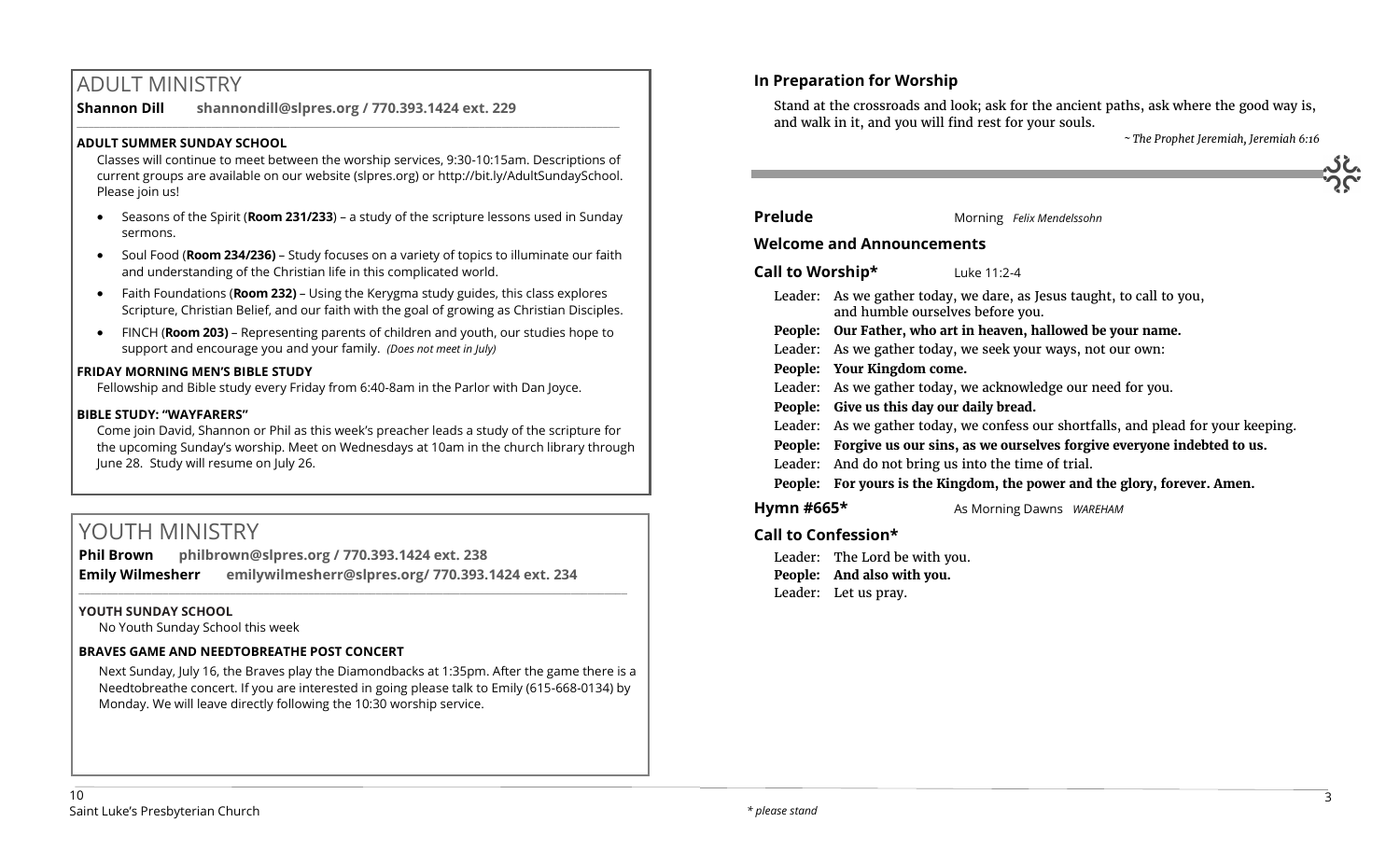#### **Prayer of Confession\***

**Dear God, You call us to be with you. You call us to walk with you. You call us into relationship with you. You call us to see your light in everyone we meet. Forgive us when we abandon you or leave you on the side of the road. Forgive us when we leave you hungry or when we stray from your path. Holiness is about you embracing us, teach us to embrace you each and every day...**(*Silence is kept for personal confession)* 

Leader: Lord, in Your mercy, **People: Hear our prayer. Amen.**

#### **Assurance of Forgiveness\***

#### **Song of Praise\***

**Praise the Lord, praise the Lord, let the earth hear God's voice! Praise the Lord, praise the Lord, let the people rejoice! O come to the Father through Jesus the Son, And give God the glory, great things God has done!** 

## **Passing of the Peace of Christ\***

Leader: May the peace of Christ be with you. **People: And also with you.**

## **Prayer for Illumination**

#### **Scripture Lesson** Matthew 6:1-15, *pages 5-6 of the New Testament*

Leader: The Word of the Lord. **People: Thanks be to God.**

# **Tell Us Our Story Emily Wilmesherr Emily Wilmesherr**

*Children are always welcome to stay in worship. If preferred, parents may take their child(ren) to the nursery.*

**Sermon** "Hallowed Be Thy Name" Phil Brown

# S P L A S H ! CHILDREN'S MINISTRIES

**Catherine Anne Thomas cathomas@slpres.org / 770.393.1424 ext. 228 \_\_\_\_\_\_\_\_\_\_\_\_\_\_\_\_\_\_\_\_\_\_\_\_\_\_\_\_\_\_\_\_\_\_\_\_\_\_\_\_\_\_\_\_\_\_\_\_\_\_\_\_\_\_\_\_\_\_\_\_\_\_\_\_\_\_\_\_\_\_\_\_\_\_\_\_\_\_\_\_\_\_\_\_\_\_\_\_\_\_\_\_\_\_\_\_\_\_\_\_\_\_\_\_\_\_\_** 

#### **THE FLASHCARD PROJECT CONTINUES!**

One of our big VBS projects with our older children was coloring a tremendous number of flash cards for the Mommy & Me refugee preschool in Clarkston. The kids and volunteers did a tremendous job but we still have a long way to go!

If you find yourself with any spare time, please stop by the church and any staff member should be able to direct you to the flashcard table located in the small conference room. Please take a packet or two and color any uncolored pictures as realistically as possible since these pictures are how the refugee families are learning the right word. As fun as a blue gorilla may be, it won't really help them when they go to the zoo! This is a project for adults, youth, and older elementary students. We are coloring instead of simply printing in color to add a more personal touch to the project, as well as to save on color printing. We are using markers rather than crayons, because the laminating process is hot and crayons may smudge. Feel free to take a packet or two and return by the end of July. Thanks!

### **TAKE-OUT CHURCH!**

If your family was not able to join us for Vacation Bible School, be sure and pick up a box of summer activities in the main lobby. There are so many great reminders of how God created us for a purpose!

#### **FUN SUNDAY MORNINGS AHEAD!**

Our summer Sunday morning schedule for the month of AUGUST. *(We take July off)*  Join us from 9:30-10:15am for:

- Eye-Popping Bible Stories in Room 120 (preschool)
- Faith Factory Games in the Great Hall (elementary)

Our games in the Great Hall require two adult volunteers each week. Please go to: https:// tinyurl.com/GreatHallGames, to tell us which Sunday you'll be able to help lead. All lessons are prepared and all supplies are provided. It's easy and so much fun!

#### **SAVE THE DATE!**

Gear Up for School Family Game Night, Friday, August 4 from 7-8:30pm. Bring friends! We could use some help with planning and hosting the event. Please email Catherine Anne Thomas at cathomas@slpres.org if you are interested.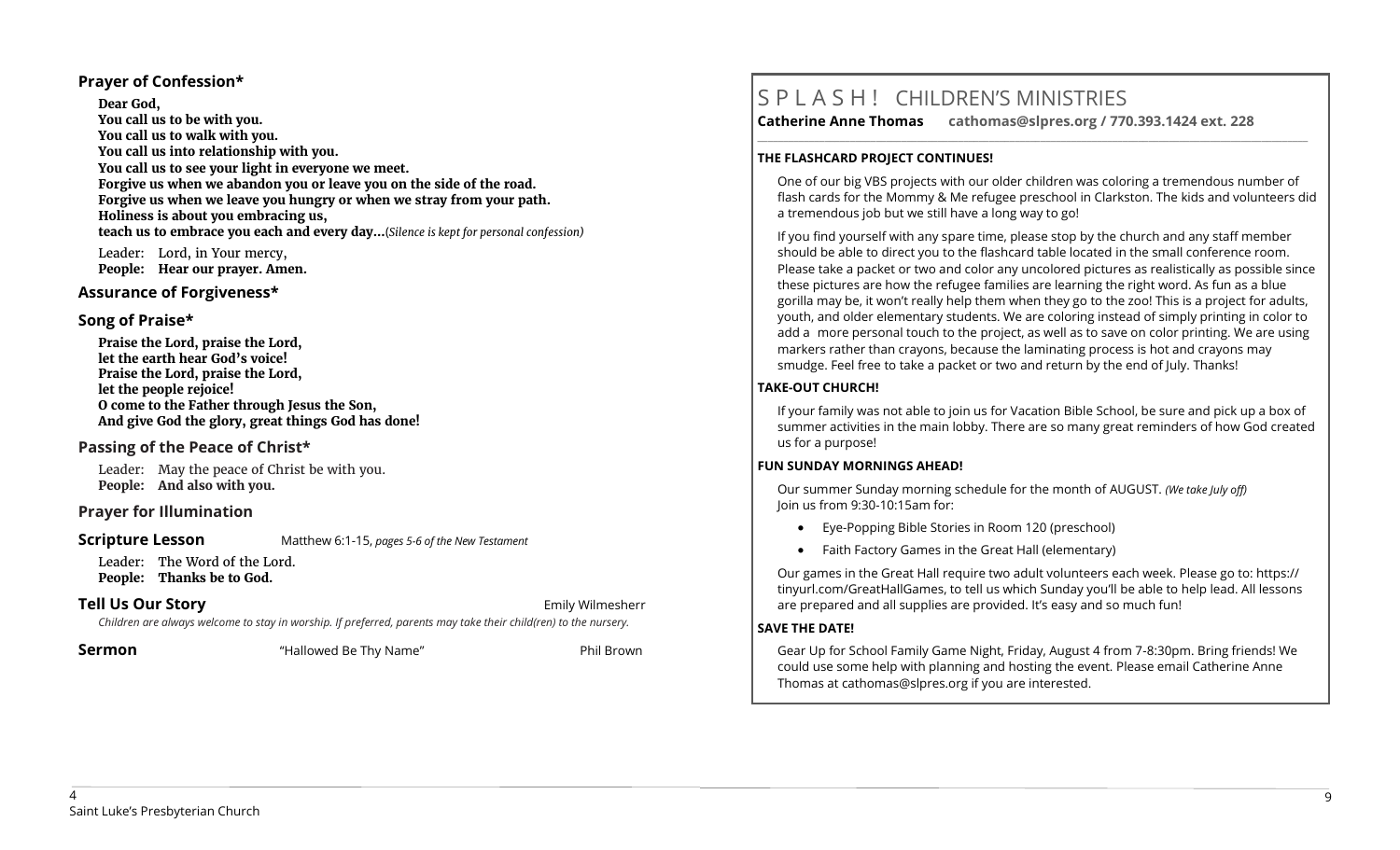،خکہ **JULY MISSION TRIPS**— Please keep these travelers in your prayers. They are responding to God's call and are empowered by the Holy Spirit. We invite you to support them through your thoughts and prayers in knowing, serving, and sharing Jesus Christ here and around the world. This list includes Saint Luke's members, family and friends going to: Mexico, Massanetta, Thornwell and Montreat.

Emily Anderson Brian Anderson Ainsley Brown Phil Brown Zach Burroughs Landon Clark Rosie Coffie Bob Crutchfield Christine Crutchfield Henry Crutchfield James Crutchfield Claire Cummiskey Nelson Cummiskey Brown Cutler Val DeFriece Don Dill Shannon Dill Claira Dixon Madeleine Douglass Beth Dresher Jacob Eisenmesser Linda Farley Forrest Herrick Mikayla Hertz Ellie Hull Katie Hull Caroline Hurst Oliver Hurst Davis Keel Aidan Keohane Christy Keohane Danny Keohane

Peter Keohane Catherine Kitchens Mary Frances Kitchens Mike Kitchens William Koller Charlotte Kuhn Becky Loftis Amanda Lower Anna Jean Lower David Lower Matthew Lower Landis Mangum Mary Martin Anna Maxwell Clair Maxwell Owen Maxwell Farrah Mcintosh Tom Mcintosh Rebecca Miller James Moebes Michelle Moebes Andrew Munn Chad Munn Emma Parker Andrea Price Roby Price Cathy Rogers Bonnie Ruggiero Ann Sargeant Charlotte Sargeant David Schifino

Jack Schifino

Kay Sedberry Sally Shelton Casey Singley Sydney Sloan Grace Strickland Julia Strickland Martha Tate Allison Thornton Laura Thornton Brad Troha Emma Troha Jack Troha Morgan Underhill Sydney Underhill Allie Unold Emily Vail Maura VandeWiele Ansley Wassell Sam Wassell Shari Wassell Steve Wassell Georgia Wescott Brad Whitcomb Anna Wills Emily Wills Drew Wilmesherr Emily Wilmesherr Bill Womack Ellen Womack

**Affirmation of Faith\*** Apostles' Creed **I believe in God, the Father Almighty, Maker of heaven and earth, and in Jesus Christ, His only Son, our Lord; who was conceived by the Holy Ghost, born of the Virgin Mary, suffered under Pontius Pilate; was crucified, dead, and buried; He descended into hell; the third day He rose again from the dead; He ascended into heaven, and sitteth on the right hand of God the Father Almighty; from thence He shall come to judge the quick and the dead. I believe in the Holy Ghost; the holy catholic Church; the communion of saints; the forgiveness of sins; the resurrection of the body; and the life everlasting. Amen.**

## **Offering Invitation**

*Giving is a tangible sign of worship. If you give electronically, there is a blue, laminated, electronic giving card in the pew rack to place in the offering plate as it is passed.*

**Offertory Offertory** *Dale Wood* 

# **Song of Thanksgiving\***